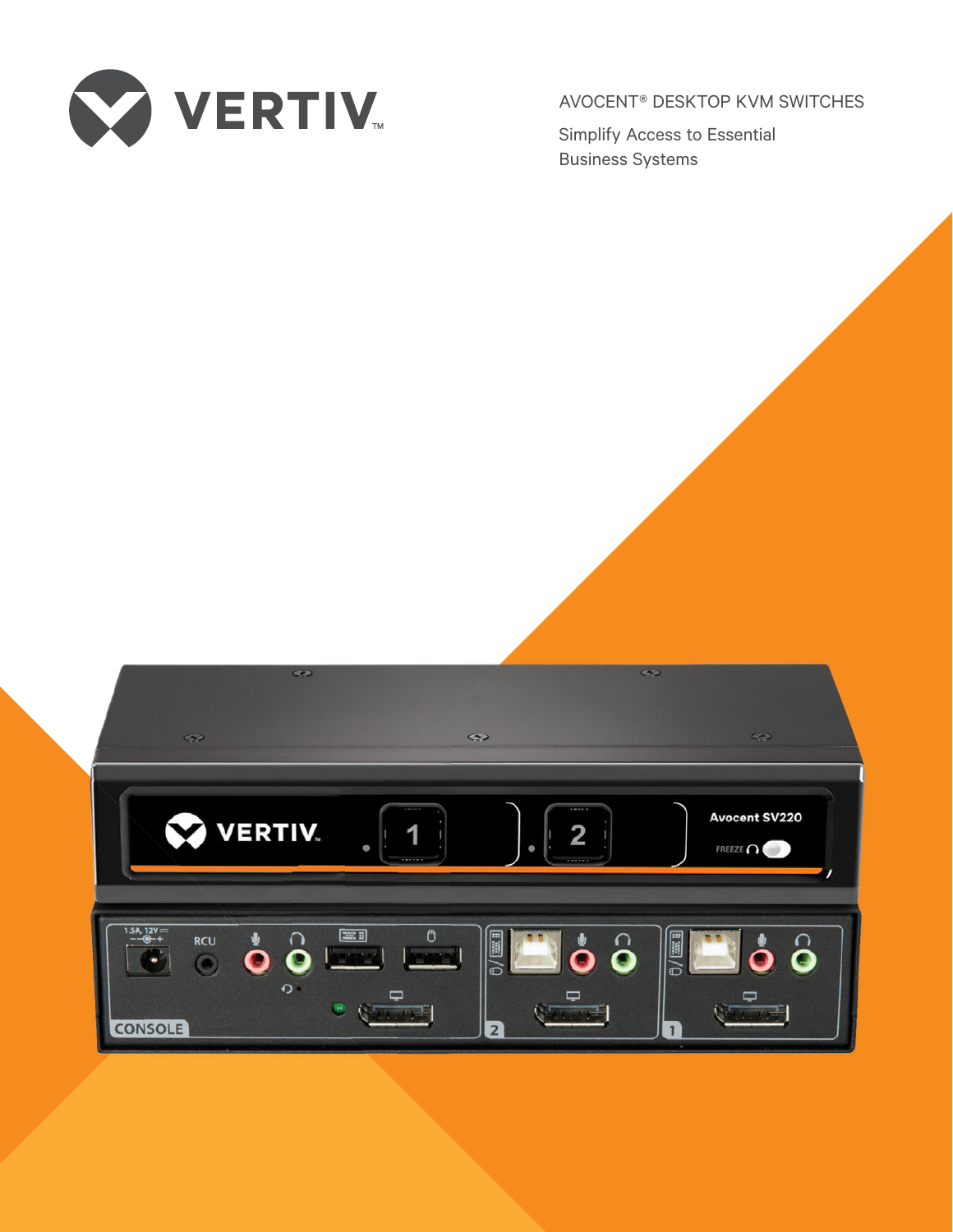# **KVM BENEFITS**

- Increase productivity and reduce costs with desktop access to multiple systems and peripherals via a single monitor, keyboard and mouse.
- Support the mobile worker with instant access to mobile and USB device data.
- Simplify work with ability to copy and paste data between systems.
- Ensure image and video quality with support for high-resolution systems including UHD 4K with no latency.
- Streamline IT with multi-system monitoring and maintenance through a single KVM switch.

# **Simplify Desktop Access to Essential Business Systems AVOCENT® DESKTOP**

In every business, employees need quick, simple access from their desktops to information contained in multiple business systems. Providing access to all these systems can be time-consuming for IT, overwhelming for the user and costly for the business. Too often it is necessary to buy multiple monitors, keyboards and mice for each employee or require each to move from desk to desk to use a particular system. And transferring data from mobile devices to corporate systems can be difficult, thwarting the business agility of an increasingly mobile workforce.

Avocent Desktop KVM switches bring order to the desktop chaos. Whether you are running a business with limited IT resources or a department in a large organization, these KVM solutions simplify desktop access to your essential business systems.

Each Avocent KVM switch supports a wide range of peripherals and up to four different systems or networks. When employees need access to PCs, scanners, printers, mobile devices, corporate ERP and CRM systems, mail servers or ultra HD multimedia systems—all of these and more are accessible through the Avocent KVM switch. Simply by pushing a button, users gain instant access to multiple computers and peripherals all through a single monitor, keyboard and mouse.

#### **With Avocent KVM switches, you can:**

- Increase productivity with simple, rapid access to systems and peripherals
- Gain true image reproduction and display flexibility with support for ultra HD systems and mobile devices
- Reduce costs with fewer peripheral purchases and easier IT maintenance



*The Avocent SV200 and SV300 series of Desktop KVM Switches provides streamlined connectivity and control of today's multimedia desktops.*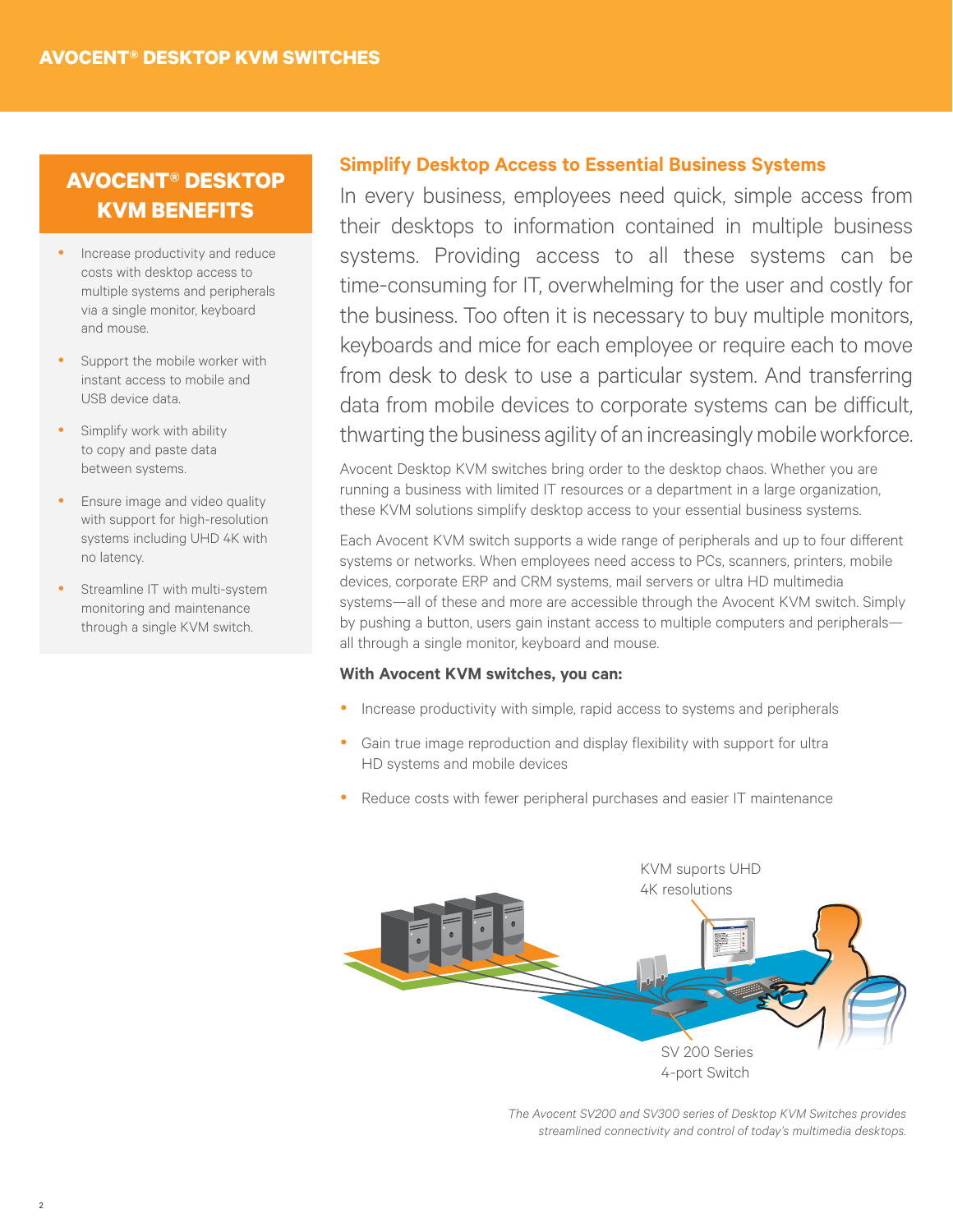

# **Increase Productivity with Outstanding Ease of Use**

Each Avocent® KVM switch provides access for two to four computers or networks through a single keyboard, monitor and mouse. All this functionality is available in an attractive console that occupies a space smaller than a keyboard.

- **Instant monitor, mouse and keyboard switching via emulation** assures zero delay when switching between systems.
- **Multiple USB ports** provide easy connectivity to external USB devices, quick data transfer and high-speed charging of mobile devices.
- **Managed copy and paste** allows content to be copied from one system to another. The user simply copies the content in one system, pushes a button to switch to another system and pastes the content into the second system. Copy and paste can be managed with built-in controls to specify what can be copied, such as allowing a user to copy numbers only

in a specific format.

## **Gain High Quality Image and Video Display**

For design firms and multimedia companies requiring highly accurate image and video display, Avocent KVM switches provide the ideal solution.

- **Advanced video support** including DVI-I, HDMI, DP and support for resolutions up to UHD 4K assures image quality is highly accurate and video plays at the highest definition possible.
- **Mobile high-definition link** allows media contained on mobile devices to be viewed on connected HDMI monitors.
- **Independent audio and USB switching** lets users freeze audio and USB 3.0 peripherals while simultaneously working on a different system.

### **Reduce Costs with a Simplified Technology Environment**

With support for almost any desktop environment, Avocent Desktop KVM switches help your organization lower capital equipment costs and increase efficiency.

- **Access via a single keyboard, monitor and mouse** eliminates the need to purchase multiple sets of peripherals for each desktop, reduces energy consumption and can even cut the amount of real estate needed per user.
- **Mobile high-definition link** allows media contained on mobile devices to be viewed on connected HDMI monitors.
- **Multi-system access through a single switch** streamlines monitoring and maintenance of a wide variety of systems, such as the mail server, ERP system and CRM system.



#### **Avocent® SV200 Series Desktop KVM**

- Access from two to four systems or networks
- Ultra HD 4K Resolution
- Support for DVI-I, HDMI or DP
- Single monitor support
- Industry-leading productivity features
	- Managed copy and paste
	- Mobile and Tablet Integration via High-Definition Link



**Avocent® SV300 Series Desktop KVM**

- Access from two to four systems or networks
- Ultra HD 4K Resolution
- Support for DVI-I, HDMI or DP
- Dual monitor support
	- Industry-leading productivity features
		- Managed copy and paste
		- Mobile and Tablet Integration via High-Definition Link

#### **Choose the Avocent KVM Switch That Best Meets Your Needs**

Vertiv™ uses the most sophisticated technology and manufacturing process to ensure the highest performance and reliability in its desktop KVM switches. The Avocent KVM switch series offers a wide range of choices to suit the needs of your organization.